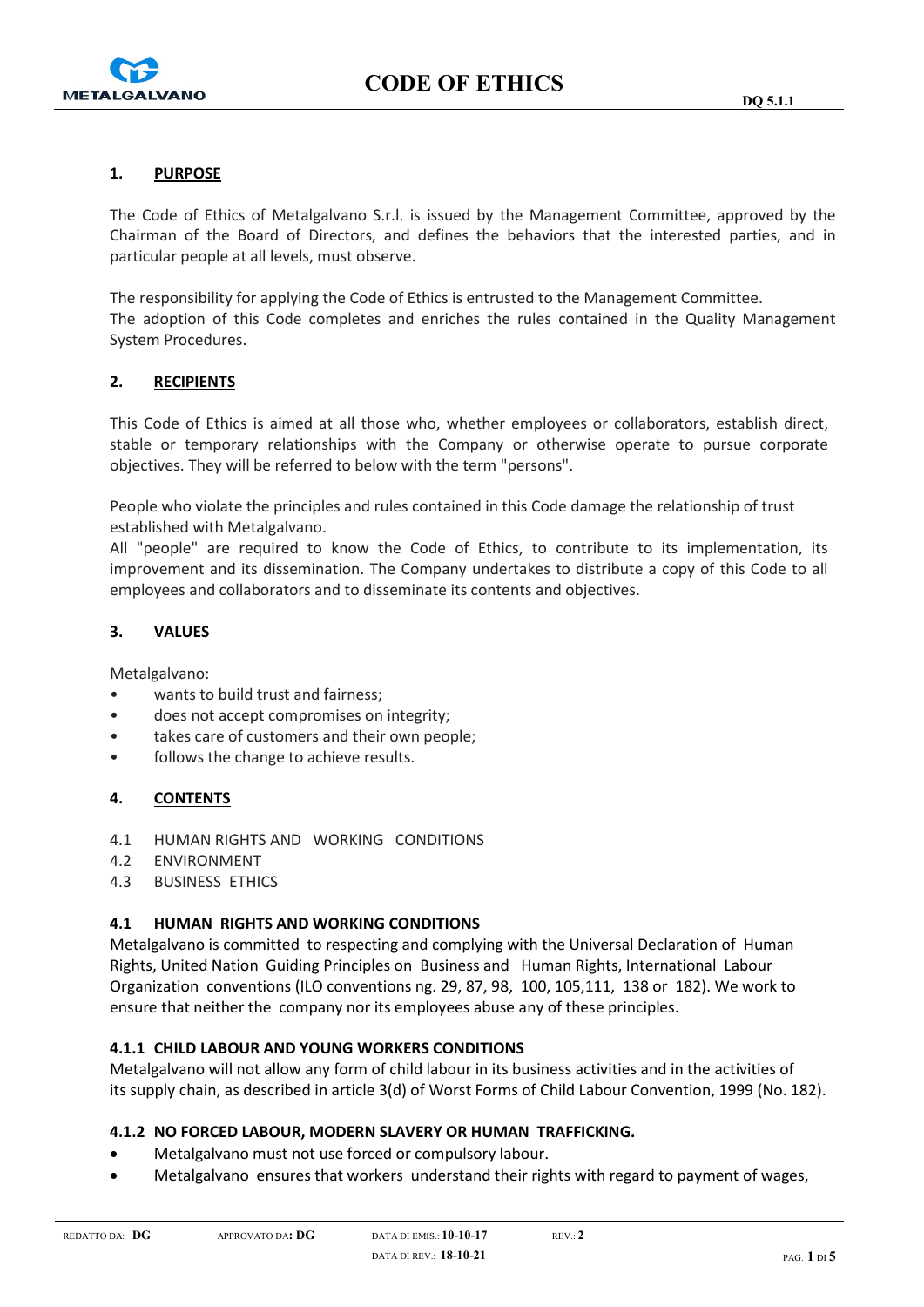

overtime, retention of identification documents, etc.

- Metalgalvano ensures that migrant workers are treated fairly and their rights are respected.
- Metalgalvano pays particular attention that, in cases where workers are recruited by third parties, they have not been charged any fees or commission related to the recruitment and/or employment process.

## 4.1.3 WORKING HOURS

Working hours (including overtime), as well as break times and periodic days off, shall be compliant with applicable laws & regulations, collective-bargaining agreements and international conventions.

## 4.1.4 FAIR WAGES, NON-DISCRIMINATION AND EQUAL REMUNERATION (PAYMENT)

- Metalgalvano do comply with applicable regulations in all relevant territories and industries in terms of salary and legally mandated benefits for its employees.
- Metalgalvano does not discriminate against any worker under any circumstance.

## 4.1.5 FREEDOM OF ASSOCIATION

- Metalgalvano respects the right of workers to associate freely, form and join workers organizations of their own choice, seek representation, and to bargain collectively, as permitted by and in accordance with the applicable laws and regulations.
- Metalgalvano ensures that representatives of such personnel are not subject to discrimination.

## 4.1.6 IMPARTIALITY

Metalgalvano wants to offer equal job opportunities to all employees and collaborators on the basis of professional qualifications and performance skills, without discrimination based on ethnicity, religion, opinions, nationality, sex, age, physical and social conditions;

## 4.2 WORKING ENVIRONMENT

Metalgalvano guarantees that in internal and external work relationships, no sexual harassment is given or any behavior or initiatives that create an intimidating, hostile or isolating work environment towards individuals or groups of workers are adopted, which negatively interfere with the performance of other people's work or which obstruct the job and / or career prospects of others, for mere reasons of personal competitiveness;

## 4.2.1 HEALTH AND SAFETY

Metalgalvano promotes and protects the health and safety of its employees and collaborators.

## 4.2.2 ENERGY CONSUMPTION & GAS EMISSIONS

- Metalgalvano tracks and documents energy consumption and greenhouse gas emissions.
- Metalgalvano also looks for cost effective methods of improving energy efficiency by minimizing their energy consumption and greenhouse gas emissions.

## 4.2.3 WATER REDUCTION, AIR QUALITY & WASTE MANAGEMENT

Metalgalvano:

- Preserves water resources and reduce water consumption.
- Monitors air emissions and establish an air emissions management plan.
- Handles and disposes of all generated waste through safe and responsible methods that protect
- the environment and the health and safety of employees and local communities.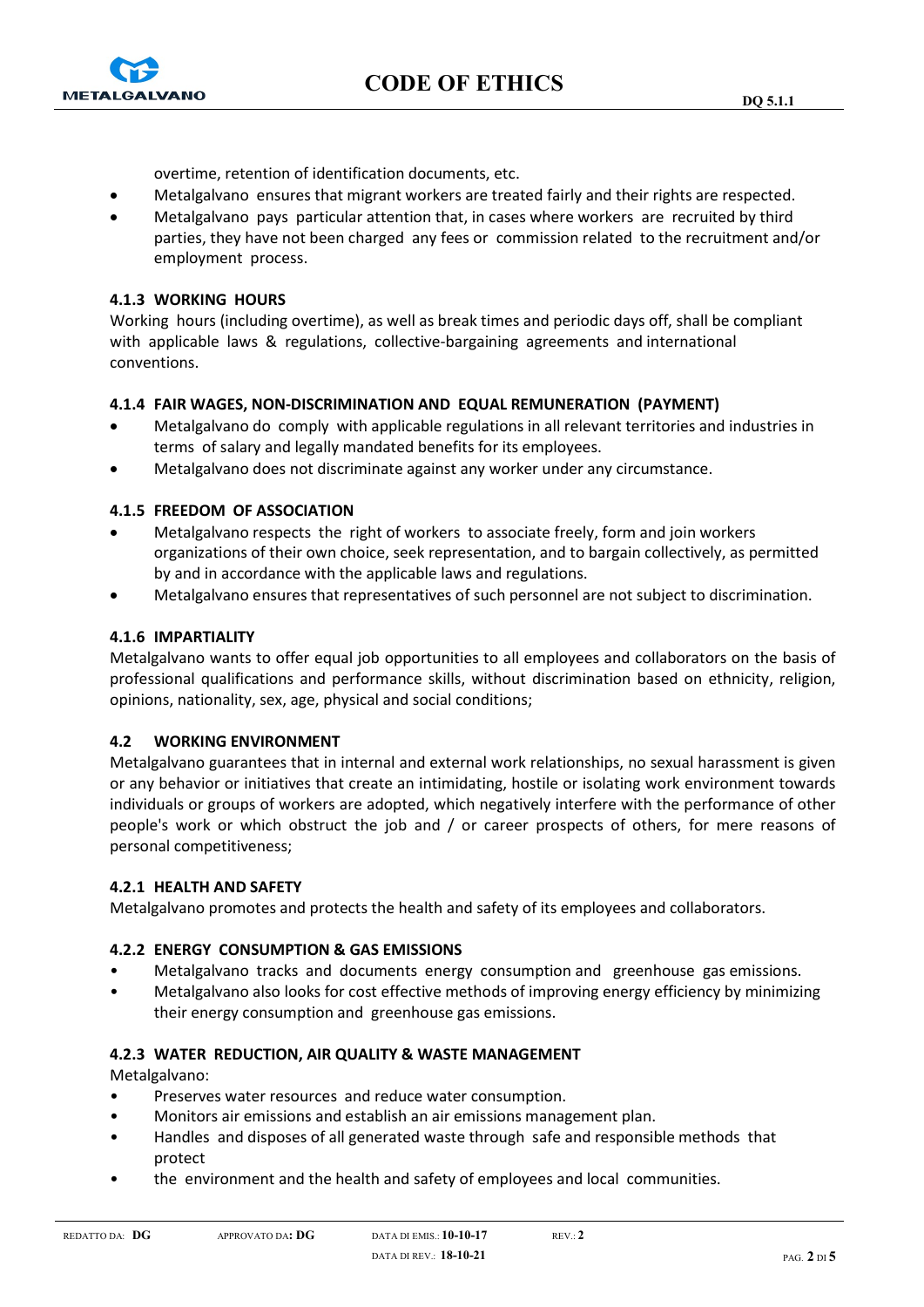



- Sets targets for waste reduction and establish a waste management hierarchy in the following order of priority: prevention, reduction, reuse, recovery, recycling and finally waste disposal.
- Handle and dispose of all generated waste through safe and responsible methods that protect the environment and the health and safety of employees and local communities.

## 4.3 BUSINESS ETHICS

Metalgalvano maintains the highest standards of corporate ethics and lawful conduct, and requires that these standards be passed through to the supply chain.

 All business relationships and transactions by the companies in the supply chain must conform to local laws and be conducted with the utmost integrity and honesty; including:

## 4.3.1 RESPONSIBLE SOURCING OF MATERIALS

- Metalgalvano is expected to not provide products containing materials that contribute to human rights abuses, bribery and violation of ethics, or negatively impact the environment.
- Therefore, we expect suppliers to conduct due diligence to understand the source of materials used in their products, identify risks and mitigate human rights breaches.
- Metalgalvano expects its suppliers to use validated conflict free smelters and refiners for procurement of Tin, Tungsten, Tantalum and Gold contained in the products they produce.

## 4.3.2 ANTI-CORRUPTION

Metalgalvano actively and consistently fights against any form of bribery, corruption, extortion or embezzlement, and comply with all applicable laws pertaining to these issues. Our policy goes beyond these laws and prohibits improper payments in all of our activities, both with governmental entities and in the private sector. Negotiations in which transactions are made using illicit means will not be tolerated.

Of particular importance is the ethical escalation policy ("whistle-blowing" policy) to ensure information in cases a person identifies an activity in which those who, while working within the company, detect possible fraud, a danger or other serious risk that could damage customers, colleagues, shareholders or the company's reputation, decides to make a report.

Metalgalvano encourages "people" to report irregularities: all reports, both signed and anonymous, will be handled confidentially.

Procedures for reporting an irregularity are implemented and will be applied in an appropriate manner to ensure that all data processed will remain confidential.

For anonymous reports, no effort should be made to obtain the identity of the person.

Immediately after reporting an irregularity, an investigation is initiated by the Program Manager with coordination by the Management Committee.

The result of the processing of the report will be brought to the attention of people through the Quality Board, guaranteeing the anonymity of the whistleblower, if required.

## 4.3.3 PRIVACY AND CONFIDENTIALITY

• Metalgalvano is expected to comply with all applicable laws concerning data protection and information security, ensuring that privacy is safeguarded, personal data is protected, and all business information is kept secure. We expert our Suppliers to ensure that they cascade these principles in relation to information security and data privacy to any subcontractors or Tier N suppliers.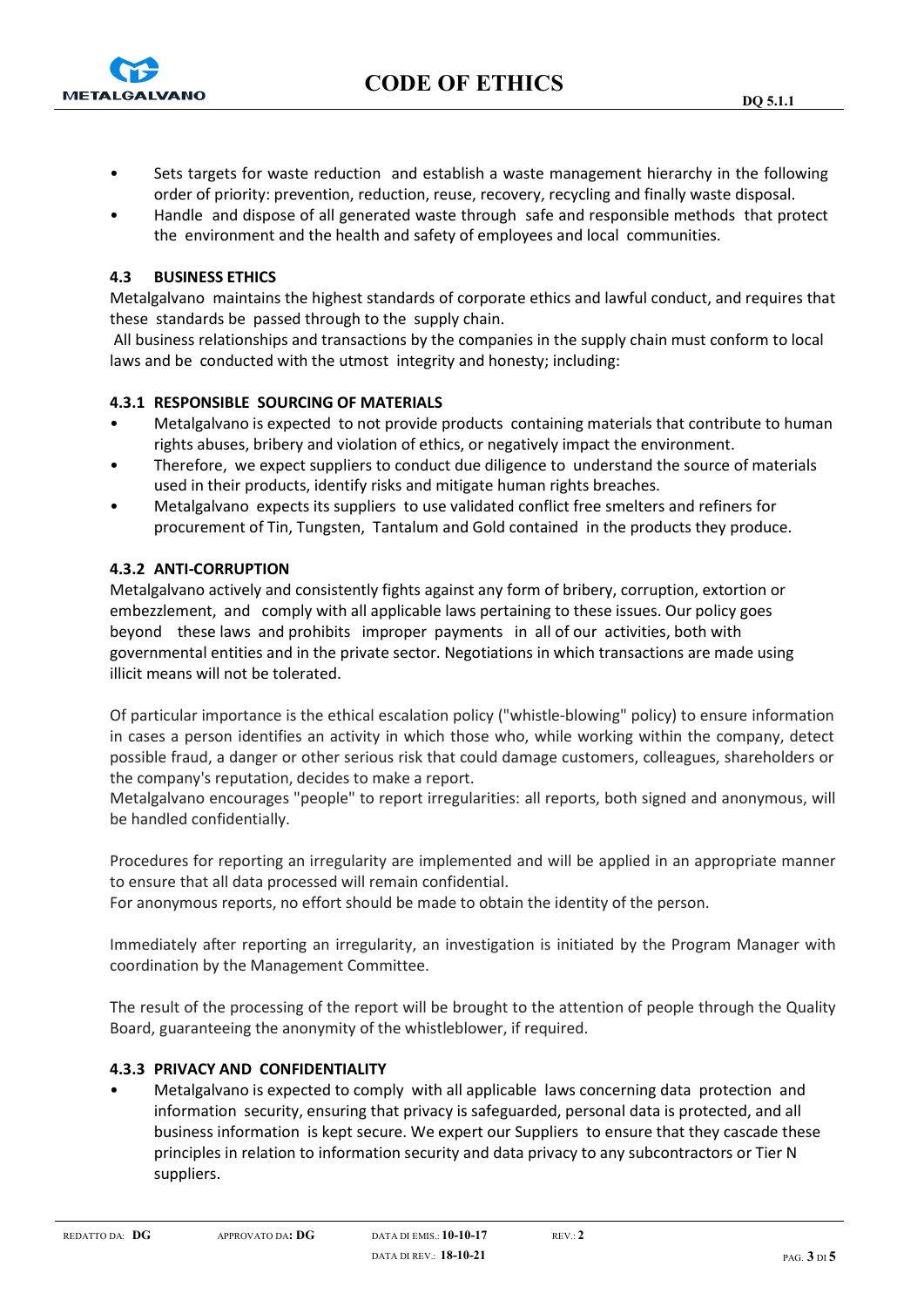

• Metalgalvano ensures that any confidential business information or trade secrets obtained under business activities with Customers/Suppliers are held in strict confidence and not improperly used or revealed to third parties.

## 4.3.4 FINANCIAL RESPONSIBILITY/ACCURATE RECORDS

All records and reports, whether internal or external, must be accurate and truthful. Metalgalvano Suppliers acts in accordance with applicable law and generally applicable accounting Principles, which require that data and other records always be complete, correct, up-to-date, and Systemcompliant.

#### 4.3.5 FAIR COMPETITION/ANTI-TRUST

Metalgalvano strictly complies with all applicable antitrust laws, trade practice laws and any other competition laws, rules and regulations dealing with unfair competition and restraints of trade.

#### 5 PEOPLE - COMMITTMENT

Metalgalvano people are committed to:

RESPONSIBILITY: providing collaboration and activities, consistently with the assigned tasks, objectives and responsibilities;

THE COMPANY CONDITIONS: contributing to the creation of a professional condition in which all people feel positively involved in the achievement of company objectives;

HONESTY: using company assets and resources in order to protect their conservation, functionality, and compliance with the provisions for the use of the computer system, the Internet and e-mail;

CONFIDENTIALITY: ensuring the utmost caution and care in the use of non-public information deriving from the performance of one's duties;

CONFLICT OF INTEREST: avoiding all situations and activities in which a conflict of interest may arise between personal economic activities and duties held in the Company or interests of the Company itself;

GIFTS: accepting or offering, directly or indirectly, acts of commercial courtesy, such as gifts, payments and benefits, only when they are such that they cannot be interpreted as intended to improperly acquire advantages for themselves or for the Company;

HEALTH AND SAFETY: actively participating in the process of risk prevention, environmental protection and health and safety protection towards oneself, colleagues and third parties.

## 6. RESPONSIBILITIES

The responsibility for applying the Code of Ethics is entrusted to the Management Steering Committee (CDD).

The duties of the CDD are as follows:

- ensure the maximum circulation of the Code of Ethics towards all "people";
- inform the Management on the state of implementation of the Code at least once a year;
- ensure that the Code of Ethics and the conduct of the "people" are consistent and therefore verify